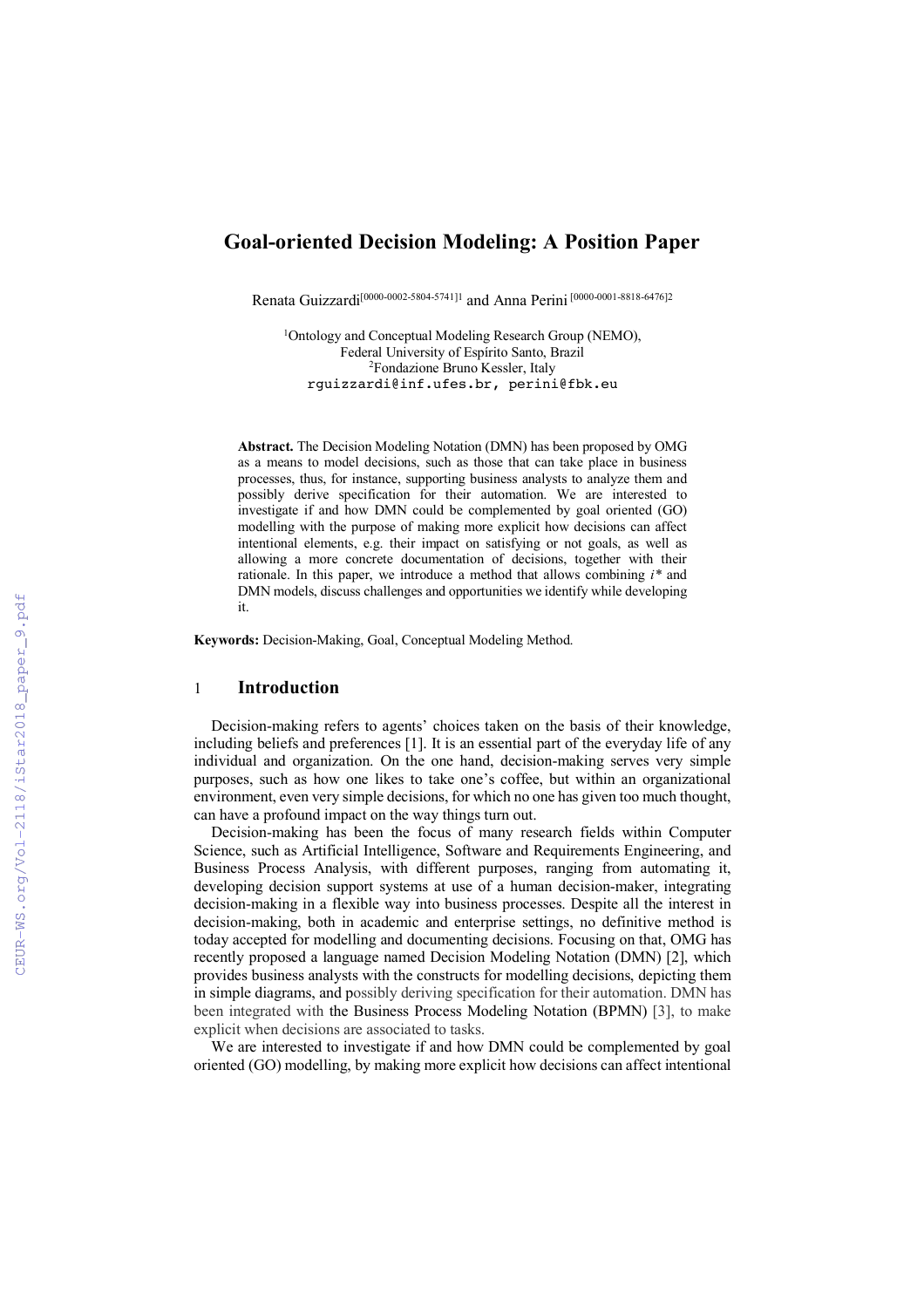elements, e.g. their impact on satisfying or not goals, as well as allowing a more concrete documentation of decisions and tracing decisions to intentional elements. As a first step in our research [4], we analyzed the semantic correspondence of notation elements in a GO modelling notation, namely *i\** [5], and in DMN. Building on this semantic mapping, in this paper, we propose a method that combines *i\** and DMN with the purpose of supporting a smooth transition from *i\** to DMN models, which can be possibly automated.

In the rest of this short paper, we mention relevant related work on decision modeling (Section 2), introduce the proposed goal-oriented decision modelling method (Section 3), and conclude discussing challenges and opportunities we identified, as well as next steps in our research.

# 2 **Decision Modeling**

Among research works supporting decisions' representation and reasoning, we mention here those which are motivating and influencing our research on decision modelling. For example, the works about decisions on goals in KAOS [6] and in the Business Intelligence framework [7]. Lamsweerde [6] proposes the use of decision tables to represent the options related to goal achievements in an OR goal decomposition. The tables allow to perform both qualitative and quantitative reasoning about the best choice of goals achievement, given some quality criteria to be ensured. The Business Intelligence framework [7] proposes the use of GRL modelling language (based on *i\**) to perform a quantitative reasoning on goal achievements, thus supporting the decisions related to the best strategies to pursue a given business objective. Both these proposals add elements (such as tables, or business-related parameters) either as tools not integrated in the modelling language or as extension of the modelling language (in the case of the BI proposal). On the contrary, our proposal intends to bridge and align two complementary languages using ontologies.

Focusing on decisions in the software engineering domain, such as selecting architectural assets for software-intensive systems, Papatheocharous et al. [8] propose a taxonomy called GRADE, which has been defined involving ten experts on decisionmaking in such domain. The taxonomy has been validated on real case studies. Among its main purposes are on one hand supporting practitioners in structuring their decisions, and on the other hand allowing to document decision-making processes and to classify and compare them along their outcomes. Key elements proposed in GRADE for characterizing decisions are: i) Goals, ii) Roles, iii) Assets, iv) Decision methods and criteria, and v) Environment. We believe that the GRADE's elements can be used to model decisions not only in the software engineering domain, but also to provide support towards a goal-oriented approach for decision model.

## 3 **Proposed Method**

The proposed method can be described in terms of an iterative lifecycle composed of the following phases (in execution order): *Goal analysis* (composed of the *Goal elicitation* and *Goal modeling* sub-phases), *Identifying decision elements*, and *Decision*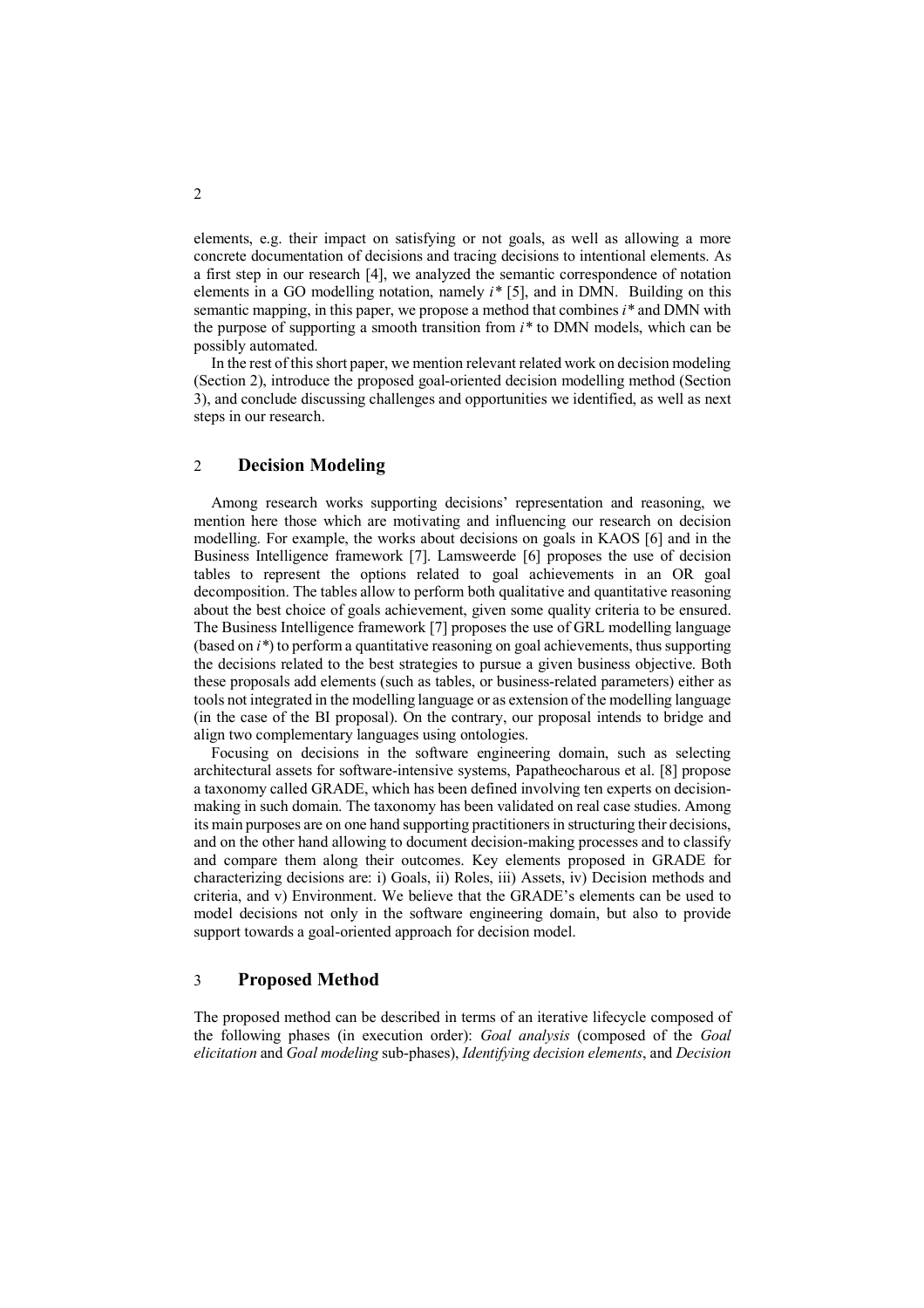*Analysis*(composed of these four sub-phases: *Automatically Generating DRD*, *Refining DRD*, *Automatically Generating Decision Tables* and *Refining Decision Tables*).

Goal analysis proceeds as usual, with goal elicitation and modeling, and eventually, other steps necessary to model a stable set of goals, such as goal negotiation and conflict management. Consider as a goal analysis' result, the strategic rationale *i\** model of Fig. 1, which has been created synthetizing real cases explored in an existing European project<sup>1</sup> and is used to illustrate the proposed method in the remainder of this paper.



**Fig. 1.** *i\** Strategic Rationale Model of the Requirements Prioritization Example

The model describes the goals of a Requirements Engineering Team (see RE Team<sup>2</sup> actor in Fig. 1) w.r.t a main goal of having new features added to an existing software product. To accomplish this main goal, the RE Team must accomplish four subgoals, namely: new requirements collected, requirements priority set, new release plan made *and* features implemented. For reasons of space, the model is not described any further in this section, but we hope the meaning of its remaining elements becomes clear as long as we use them as examples throughout the paper.

This section proceeds as follows: subsection 3.1 describes the *Identifying decision elements* phase, while subsections 3.2 and 3.3 focus on the sub-phases composing *Decision Modeling*.

<sup>&</sup>lt;sup>1</sup> SUPERSEDE (www.supersede.eu) is an H2020 project aiming at providing methods and tools to enable data-driven software evolution and dynamic adaptation. 2 Throughout the paper, we use a different font to support the identification of the *i\**

model elements (i.e. actor, goals, quality goals, tasks, and resources).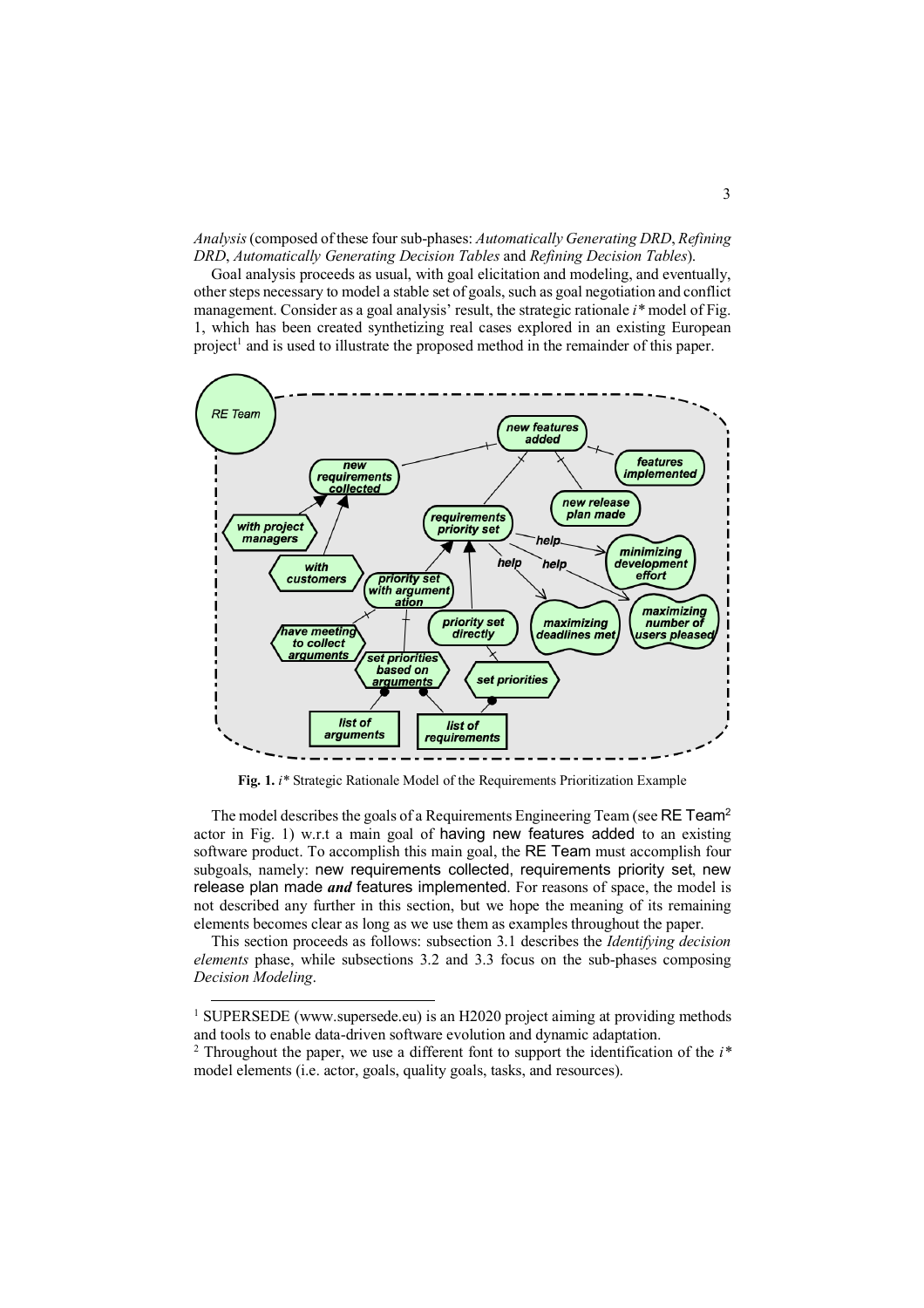#### 3.1 **Identifying decision elements**

After goal analysis comes the step aimed at identifying decision elements in the goal model. In our method, we consider four elements which can be understood according to the GRADE taxonomy [8] definitions of *role*, *goal*, *criteria* and *asset*, namely, the *i\** concepts of *actor*, *goal*, *quality goal* and *resource*, respectively.

The **actor(s)** defines the perspective along which a decision needs to be taken, that is an individual or an organization, a product owner or a political actor, and the actors who may contribute to reach a decision. We believe this element corresponds to the GRADE decision element called *Role,* which is defined as the way to characterize decision-makers along different attributes, and also to clarify their contribution to the decision made [8]. In our example, the RE Team actor (see Fig. 1) is the focused decision-maker.

An important part of this phase is identifying the decision-maker **goal(s)**, i.e. the target or desired state of the world that requires a decision (called from now on, *decision goal*). In *i\** models, we use OR-refinement to model alternative goals to be pursued or tasks to be executed. In other words, a decision must be made whether to take the left or the right branch of the OR-refinement tree. Thus, this kind of link can be seen as an indicator of a decision goal, which may be straightforwardly identified (i.e. the parents in an OR-refinement goal tree are considered decision goals). For instance, in Fig. 1, the requirements priority set goal may be accomplished by the achievement of either priority set with argumentation or priority set directly. According to our method, the requirement priority set is hence a decision goal.

The **criteria** that a decision aims at optimizing are usually modelled in *i\** as quality goals related to an OR-refinement tree (i.e. directly or indirectly linked to a decision goal). In our example, the RE Team prioritizes requirements aiming at minimizing development effort, maximizing number of pleased users and maximizing deadlines met (modeled as quality goals in Fig. 1). These quality goals are, thus, the criteria identified in our example.

The assets that are necessary to perform a decision are usually modelled as **resources** or other intentional elements in means-end relationships with elements in a ORrefinement tree. As an illustration, take the list of requirements resource of Fig. 1.

We highlight that goals that are not parents in an OR-refinement tree may also be identified by the analyst as goals that motivate decision-making in order to be operationalized. As an example, take the new release plan made goal of the model of Fig. 1. Intuitively, we understand that making a plan certainly requires a lot of decision-making, even if in our model, the decision alternatives are not explicit. In fact, identifying such decision goals may indicate points which require the goal analysis to be deeper and the goal model to be refined.

#### 3.2 **Generating and Refining Decision Requirement Diagrams**

In DMN, decision analysis starts by creating Decision Requirement Diagrams (DRD), depicting the relation between distinct decisions and what kind of information, document and/or actor is necessary for that decision to be made. In our proposed method, draft diagrams may be even automatically generated or suggested to the analysts, who can then refine them (see next section for DRD refinement).

4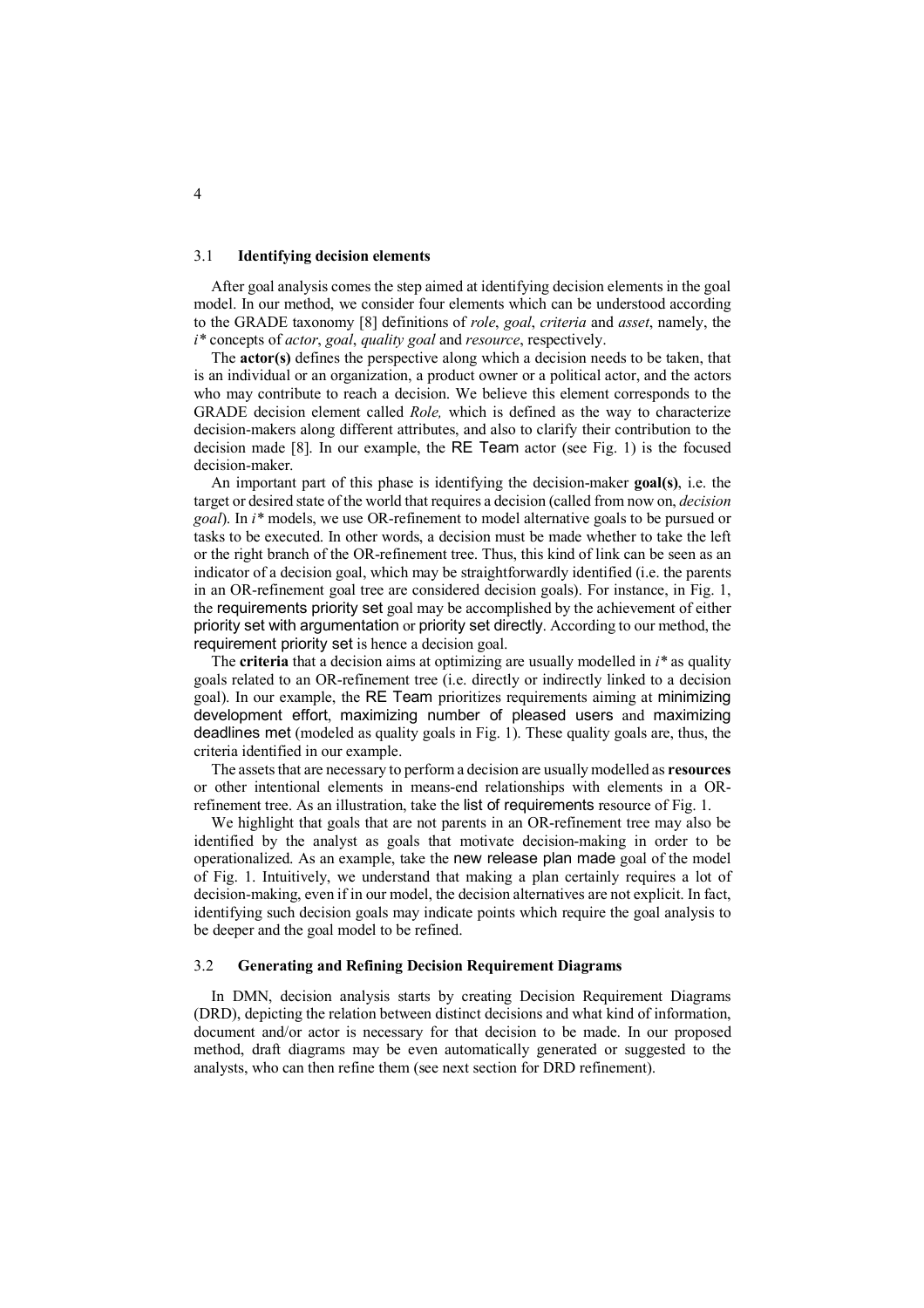For the automatic generation, this work takes a model-driven approach, in which *i\** modeling elements are mapped into DMN modeling elements. By taking this approach, we aim at facilitating automatic mapping from one language to the other, whenever possible. Besides that, we take into account the semantics of the modeling elements of each notation, mapping them to a decision-making ontology. An *i\** modeling element corresponding to the same ontological concept of a DMN element will consequently be mapped to each other. By taking this semantic strategy, we aim at avoiding the pitfall of mapping modeling elements only based on their label, which may be misleading.

Table 1 shows the mapping rules used to map an *i\** model into a DMN model. From this table, all lines but the last refer to this particular phase. The decision ontology and the rationale for each mapping rule are describe in [4].

| i* Element                       | <b>DMN</b> Element        | <b>Ontological Concepts</b> |  |
|----------------------------------|---------------------------|-----------------------------|--|
| OR-refinement parent goal        | decision                  | goal                        |  |
| goals pertaining to the same     | decision dependency       | goal, deliberative act,     |  |
| OR-refinement tree               |                           | decision, criterion         |  |
| <i>i</i> * resource connected to | knowledge source          | resource                    |  |
| goal pertaining to an OR-        | (document)                |                             |  |
| refinement tree                  | input data                | belief's propositional      |  |
|                                  |                           | content                     |  |
| actor A whose rationale is       | knowledge source (person) | agent                       |  |
| being analyzed or in a           |                           |                             |  |
| dependency relation with A       |                           |                             |  |
| quality goal (sometimes          | criteria to be refined in | goal                        |  |
| hardgoal) related to a goal      | decision tables           |                             |  |
| pertaining to an OR-             |                           |                             |  |
| refinement tree                  |                           |                             |  |

**Table 1.** *i\** to DMN Mapping Rules

According to our method, a draft DRD is automatically generated and then, it must be refined by the analyst to adjust the elements' names and to include further elements and relations if needed. Perhaps in decision modeling more than in any other kind, human intervention is highly recommended, as it is during such opportunities that decisions are actually taken.

As already mentioned in section 3.1, OR-refinement goals are special candidates to become decision goals and as such, automatically generate decisions in a DRD. For instance, in our example, the DRD would be composed of three decisions (first automatically identified and then, having their names adjusted by the analyst): requirements prioritization approach definition to model the decision of whether the requirements prioritization would require argumentation or would be accomplished directly, priority set with argumentation and priority set directly, both to model the requirements prioritization decision itself, following each approach. Moreover, there would be a dependency link between each of these two later decisions and the former, to model that deciding on the requirements' priorities depend on deciding the requirements prioritization approach in the first place.

The input data used for decision-making is also depicted in the DRD. For instance, the resource identified in the previous phase (e.g. list of requirements) would be automatically depicted as an input data in our DRD. Moreover, in case there were other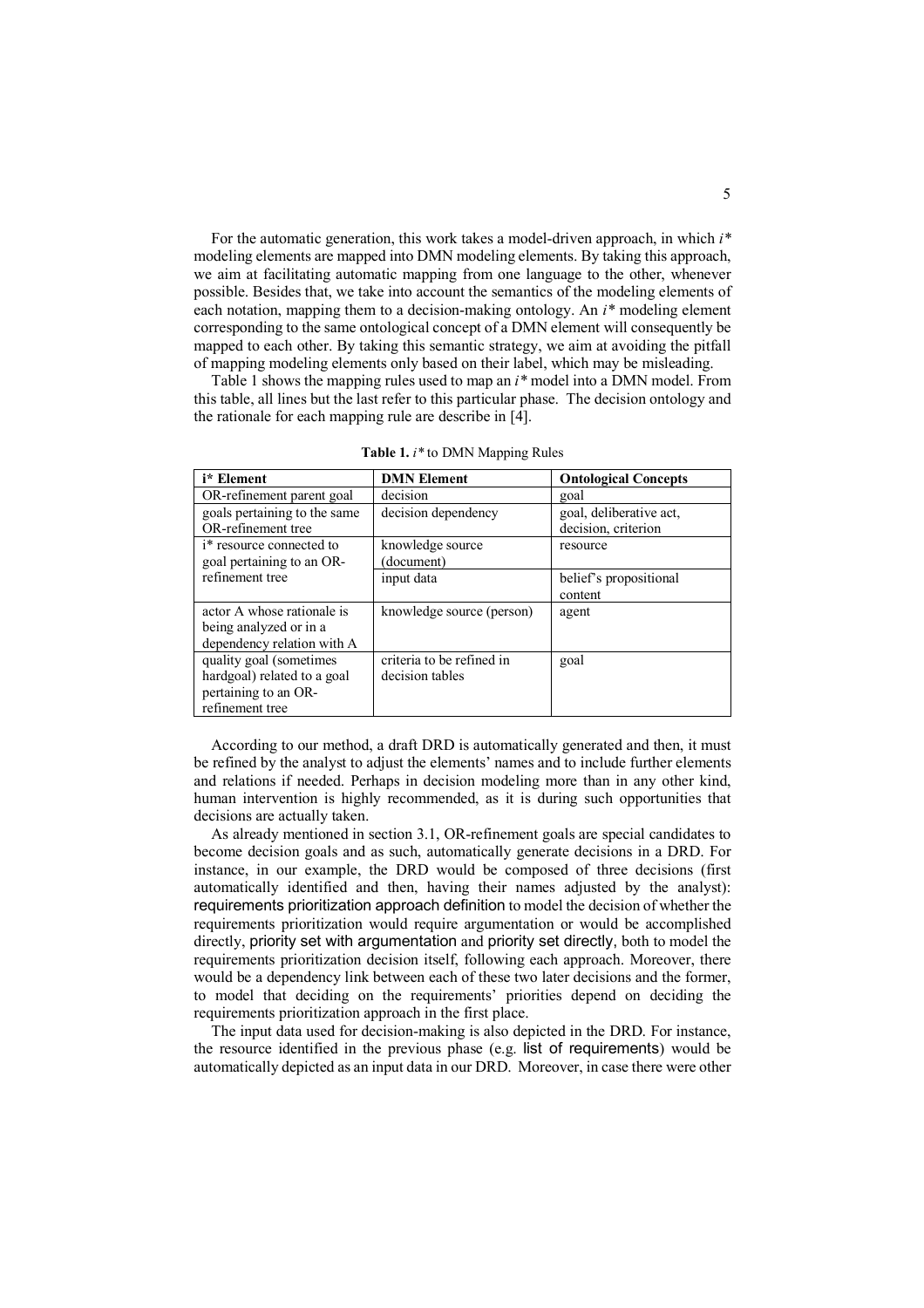resources containing prioritization criteria or actors on which the RE Team depended to make a decision, these resources and actors would be depicted as knowledge sources in the DRD.

By showing dependencies between decisions, this diagram helps one to analyze in which order decisions should be taken, and to estimate the complexity of a particular decision. Moreover, by depicting the knowledge source, i.e. particular documents or actors that should be consulted to make a decision, a DRD assists vulnerability analysis, in the sense that if many decisions are dependent on a particular actor of an organization, this shows a high dependency of the organization on that person, who will be terribly missed in case he/she leaves. These are only a few examples of the kinds of analysis supported by DRDs.

#### 3.3 **Generating and Refining Decision Tables**

Maybe the most crucial model proposed by DMN is the decision table, in which the actual rationale behind decisions may be documented. In other words, each line of a decision table shows what specific decision is taken, given a number of criteria. This allows people reading the table to replicate such decisions given similar contexts. Suppose, for instance, an organization's newcomer, who may learn how to proceed by looking at the documented decisions.

In *i\** models, contribution analysis using quality goals is often used to support decision-making. Our method proposes that the criteria in the decision table come from such quality goals (see Table 1, last line). Thus, a decision table automatically generated from our example would present three criteria, namely: minimizing development effort, maximizing number of users pleased, maximizing deadlines met. Then, the analyst would be responsible for refining the automatically generated decision tables. In particular, we must say that although quality goals may lead to a decision criterion, a lot of work remains to choose a proper criterion name, the criterion's possible values, and at last, to define the outcome of the decision, given the set of criteria. Take for instance Table 2, which presents a possible decision table for our example, after such refinement.

| Number of users<br>negatively affected<br>$< 50, \ge 50$ | Number of users<br>positively affected<br>$< 500, \ge 500$ | Feature<br>development time<br>$\leq 20, > 20$ | Requirement<br>priority set<br>high, medium, low |
|----------------------------------------------------------|------------------------------------------------------------|------------------------------------------------|--------------------------------------------------|
| < 50                                                     | $\geq 500$                                                 | $\leq 20$ man hours                            | high                                             |
|                                                          |                                                            | $>$ 20 man hours                               | medium                                           |
|                                                          | < 500                                                      |                                                | low                                              |
| > 50                                                     |                                                            |                                                | low                                              |

**Table 2.** Decision Table of the Requirements Prioritization Example

The first and second columns represent two criteria based on maximizing number of users pleased; and the third column, a criterion based on minimizing development effort. For reasons of space, we did not consider the maximizing deadlines met quality goal when creating this decision table. By examining each table line, one can understand what decision is taken w.r.t requirements prioritization (see last column), based on the modeled criteria.